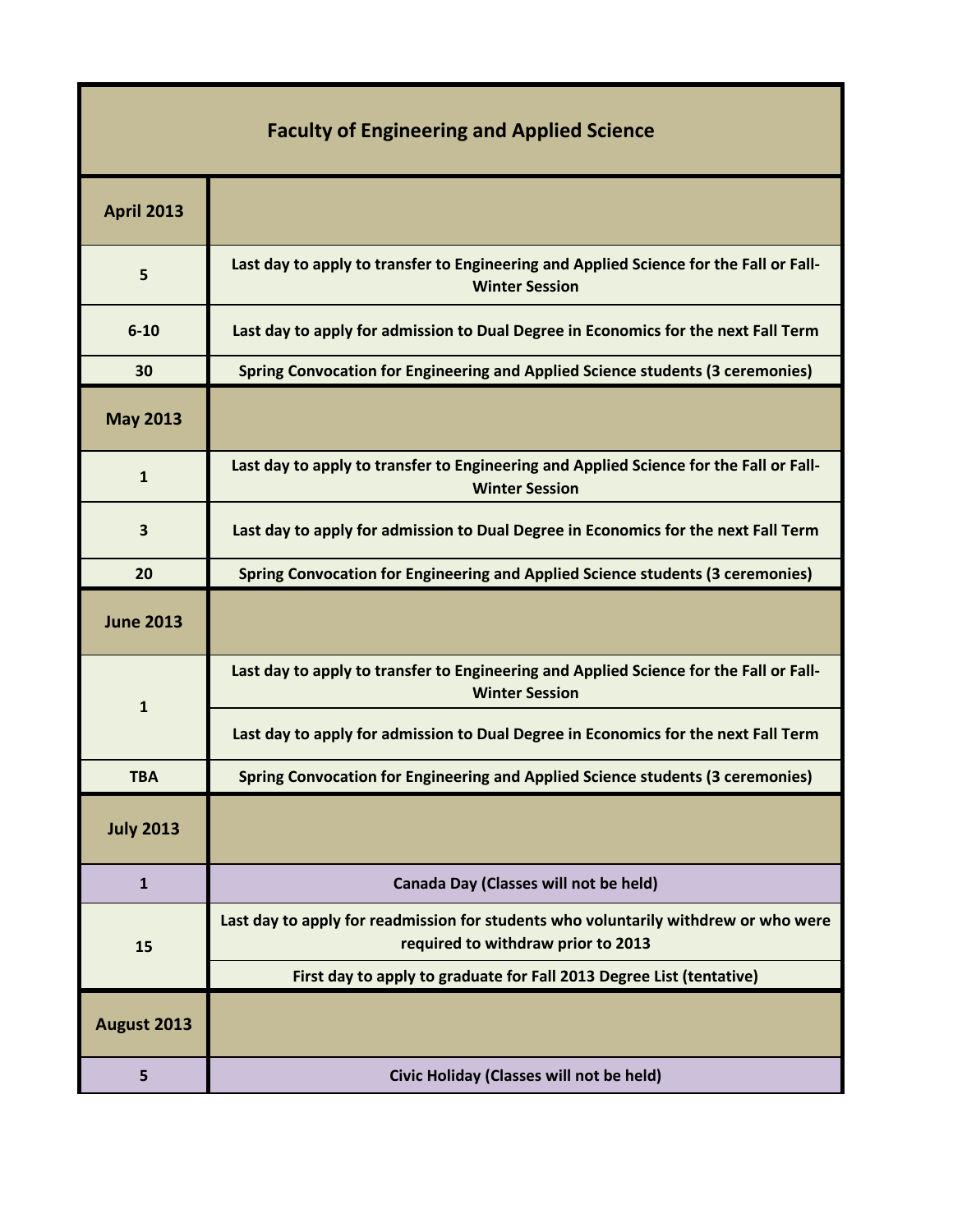| 15                       | Last day to cancel application for supplemental examinations without academic or<br>financial penalty                                                                                                                                                                                                                                                                                          |
|--------------------------|------------------------------------------------------------------------------------------------------------------------------------------------------------------------------------------------------------------------------------------------------------------------------------------------------------------------------------------------------------------------------------------------|
| 26                       | First day for returning students to pick up validation stickers after completing<br>registration on SOLUS (tentative)                                                                                                                                                                                                                                                                          |
| <b>September</b><br>2013 |                                                                                                                                                                                                                                                                                                                                                                                                |
| $\mathbf{1}$             | SOLUS is available to complete the final stages of the registration process for students<br>who have pre-registered and made the minimum payment (tentative)                                                                                                                                                                                                                                   |
|                          | Tuition payment or Alternate Payment Arrangement (APA) due; after this date a Late<br><b>Registration Fee applies.</b>                                                                                                                                                                                                                                                                         |
|                          | Students may add and drop courses in SOLUS (tentative)                                                                                                                                                                                                                                                                                                                                         |
|                          | <b>Orientation begins (Arrival day)</b>                                                                                                                                                                                                                                                                                                                                                        |
| $\overline{2}$           | <b>Labour Day (University closed)</b>                                                                                                                                                                                                                                                                                                                                                          |
| 3                        | <b>Welcoming Ceremony for new students</b>                                                                                                                                                                                                                                                                                                                                                     |
| $4 - 6$                  | <b>Supplemental examinations</b>                                                                                                                                                                                                                                                                                                                                                               |
|                          | <b>Challenge Examinations for First Year students</b>                                                                                                                                                                                                                                                                                                                                          |
| 5                        | First Year students receive Photo ID card and validation sticker (tentative)                                                                                                                                                                                                                                                                                                                   |
| 9                        | <b>Fall Term classes begin</b>                                                                                                                                                                                                                                                                                                                                                                 |
| 20                       | Last date to:<br>* Drop fall Term and fall-Winter session course without financial penalty<br>* Register without extra fee. After this date, students must appeal in writing to the<br>Operations Committee for permission to register late<br>* Add a Fall term course or a Fall-Winter sessional course<br>* Change from one academic plan to another within Engineering and Applied Science |
| 30                       | Last day to apply to graduate for Fall 2013 Degree List (tentative)                                                                                                                                                                                                                                                                                                                            |
|                          | Deadline for payment of balance of fees and residence without incurring interest<br>charges                                                                                                                                                                                                                                                                                                    |
| October 2013             |                                                                                                                                                                                                                                                                                                                                                                                                |
| 14                       | <b>Thanksgiving Day (University closed)</b>                                                                                                                                                                                                                                                                                                                                                    |
| 15                       | Last day to apply for admission to upper year courses at the International Study Centre<br>for Winter Term                                                                                                                                                                                                                                                                                     |
| 16                       | <b>University Day</b>                                                                                                                                                                                                                                                                                                                                                                          |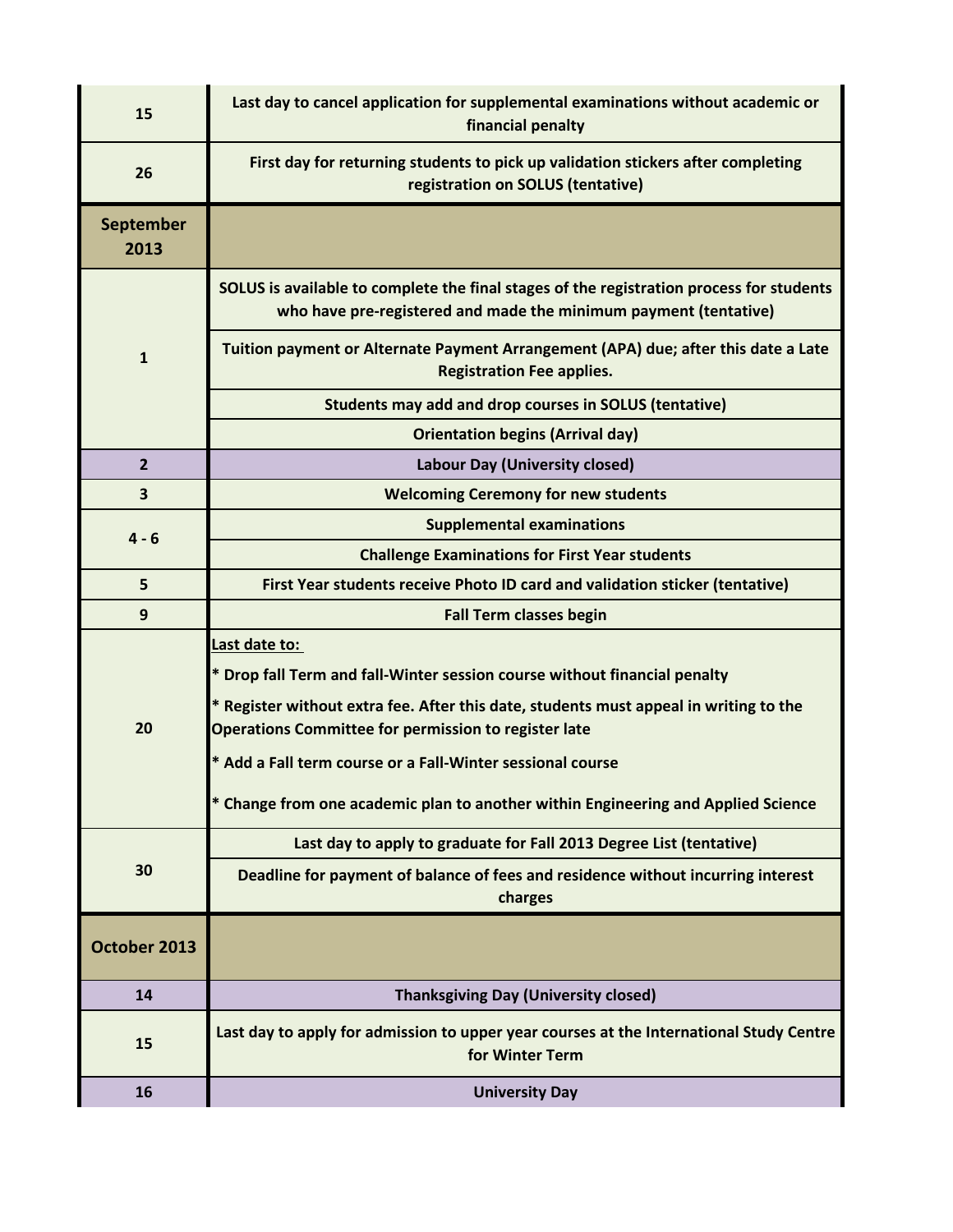| <b>November</b><br>2013 |                                                                                                                                                                                                                                                               |
|-------------------------|---------------------------------------------------------------------------------------------------------------------------------------------------------------------------------------------------------------------------------------------------------------|
| <b>TBD</b>              | <b>Fall Convocation</b>                                                                                                                                                                                                                                       |
| <b>TBD</b>              | First date to Apply to Graduate in Spring 2014                                                                                                                                                                                                                |
| $\mathbf{1}$            | University reports registration numbers to the government                                                                                                                                                                                                     |
|                         | Last day to drop a Fall Term course without academic penalty                                                                                                                                                                                                  |
| $\overline{\mathbf{z}}$ | Last date to apply for accommodation for an official examination conflict for the<br><b>December examination period</b>                                                                                                                                       |
| 11                      | Remembrance Day (classes cancelled 10:30 - 11:30 a.m.)                                                                                                                                                                                                        |
| 15                      | First day to apply to graduate for Spring 2014 Degree List (tentative)                                                                                                                                                                                        |
| 29                      | <b>Fall Term classes end</b>                                                                                                                                                                                                                                  |
| 30                      | Fall Term pre-examination study period begins                                                                                                                                                                                                                 |
| December 2013           |                                                                                                                                                                                                                                                               |
| $\mathbf{1}$            | Last day to apply for admission to Dual Degree in Economics for the next Winter Term                                                                                                                                                                          |
| 3                       | Fall Term pre-examination study period ends                                                                                                                                                                                                                   |
| $4 - 19$                | <b>Final examination period</b>                                                                                                                                                                                                                               |
| 6                       | <b>Commemoration Day (no exams will be held)</b>                                                                                                                                                                                                              |
| 31                      | <b>Fall Term ends</b>                                                                                                                                                                                                                                         |
| January 2014            |                                                                                                                                                                                                                                                               |
| 1                       | <b>New Year's Day (Statutory holiday)</b>                                                                                                                                                                                                                     |
| 6                       | <b>Winter Term classes begin</b>                                                                                                                                                                                                                              |
|                         | <b>Academic Plan (Discipline) Orientation for First Year Students begins</b>                                                                                                                                                                                  |
| 13                      | <b>Extended Program classes begin for Fall courses</b>                                                                                                                                                                                                        |
|                         | Last Date to:                                                                                                                                                                                                                                                 |
|                         | * Drop a Winter Term course without financial penalty                                                                                                                                                                                                         |
| 17                      | * Add a Winter Term course or to change an academic plan (Students unable to register<br>for the Winter Term or apply to change an academic plan by this date must appeal in<br>writing to the Operations Committee and pay a Registration Administration Fee |
|                         | * Drop a Fall-Winter sessional course without academic penalty                                                                                                                                                                                                |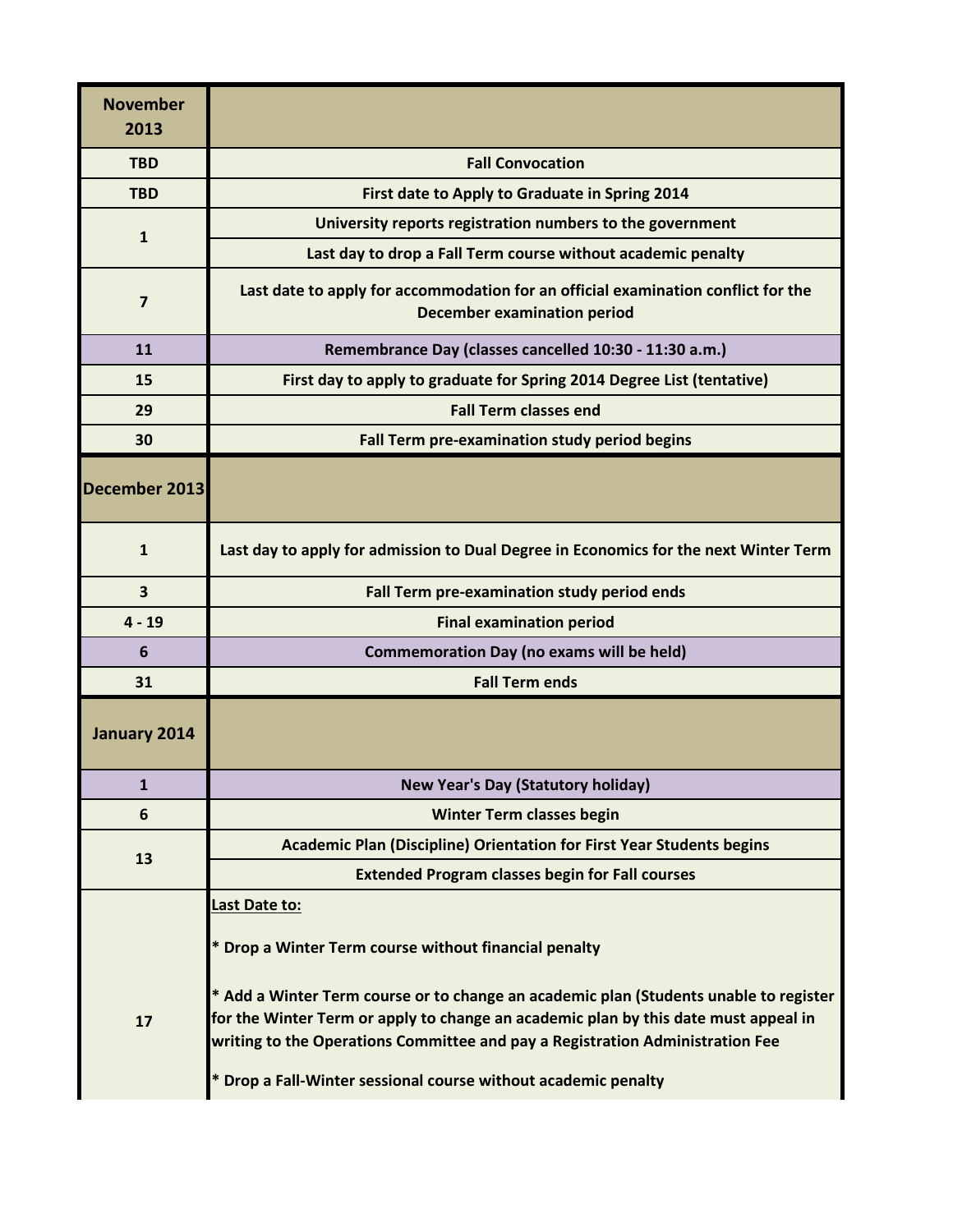|                      | * Apply to rewrite a First Year Fall course examination (APSC 111, APSC 131, and APSC<br>171) which take place in February Reading Week |
|----------------------|-----------------------------------------------------------------------------------------------------------------------------------------|
| 20                   | Last day to cancel an application to rewrite a First Year Fall course examination without<br>academic penalty                           |
| 24                   | Last day to withdraw from degree program without failure of year                                                                        |
|                      | Last day to add a Fall Extended Program course                                                                                          |
| 27                   | <b>Academic Plan Orientation for First Year Students ends</b>                                                                           |
|                      | Last day to drop a Fall Extended Program course                                                                                         |
| 31                   | Last day to apply for the exchange program for 2014-2015 (tentative)                                                                    |
| <b>February 2014</b> |                                                                                                                                         |
| $\mathbf{1}$         | The University reports registration numbers to the government                                                                           |
| <b>TBA</b>           | Last day to apply to graduate for Spring 2014 Degree List                                                                               |
| 10                   | Academic Plan Selection for First Year Students begins on SOLUS (tentative)                                                             |
| 17                   | <b>Family Day (classes will not be held)</b>                                                                                            |
| $17 - 21$            | <b>Mid-term reading week</b>                                                                                                            |
| $17 - 21$            | <b>Extended Program Fall course examinations</b>                                                                                        |
| 24                   | <b>Extended Program Classes begin for Winter courses</b>                                                                                |
| 28                   | Last day to drop a Winter Term course without academic penalty                                                                          |
| <b>March 2014</b>    |                                                                                                                                         |
| $\mathbf{1}$         | <b>Academic Plan Selection for First Year Students ends on SOLUS</b>                                                                    |
| 3                    | Last day to add/drop APSC 151 and/or APSC 161 rewrite examination in April                                                              |
| $\overline{7}$       | Last date to apply for accommodation for an official examination conflict for the April<br>examination period.                          |
| 10                   | Last day to add a Winter Extended Program course                                                                                        |
| 15                   | Last day to apply for admission to upper year courses at the International Study Centre<br>for Spring-Summer session                    |
| 31                   | Last day to drop a Winter Extended program course                                                                                       |
| <b>April 2014</b>    |                                                                                                                                         |
| $\overline{4}$       | <b>Winter Term classes end</b>                                                                                                          |
| $5 - 9$              | Pre-exam study period                                                                                                                   |
| $10 - 26$            | <b>Final Examinations</b>                                                                                                               |
| 18                   | <b>Good Friday (University closed)</b>                                                                                                  |